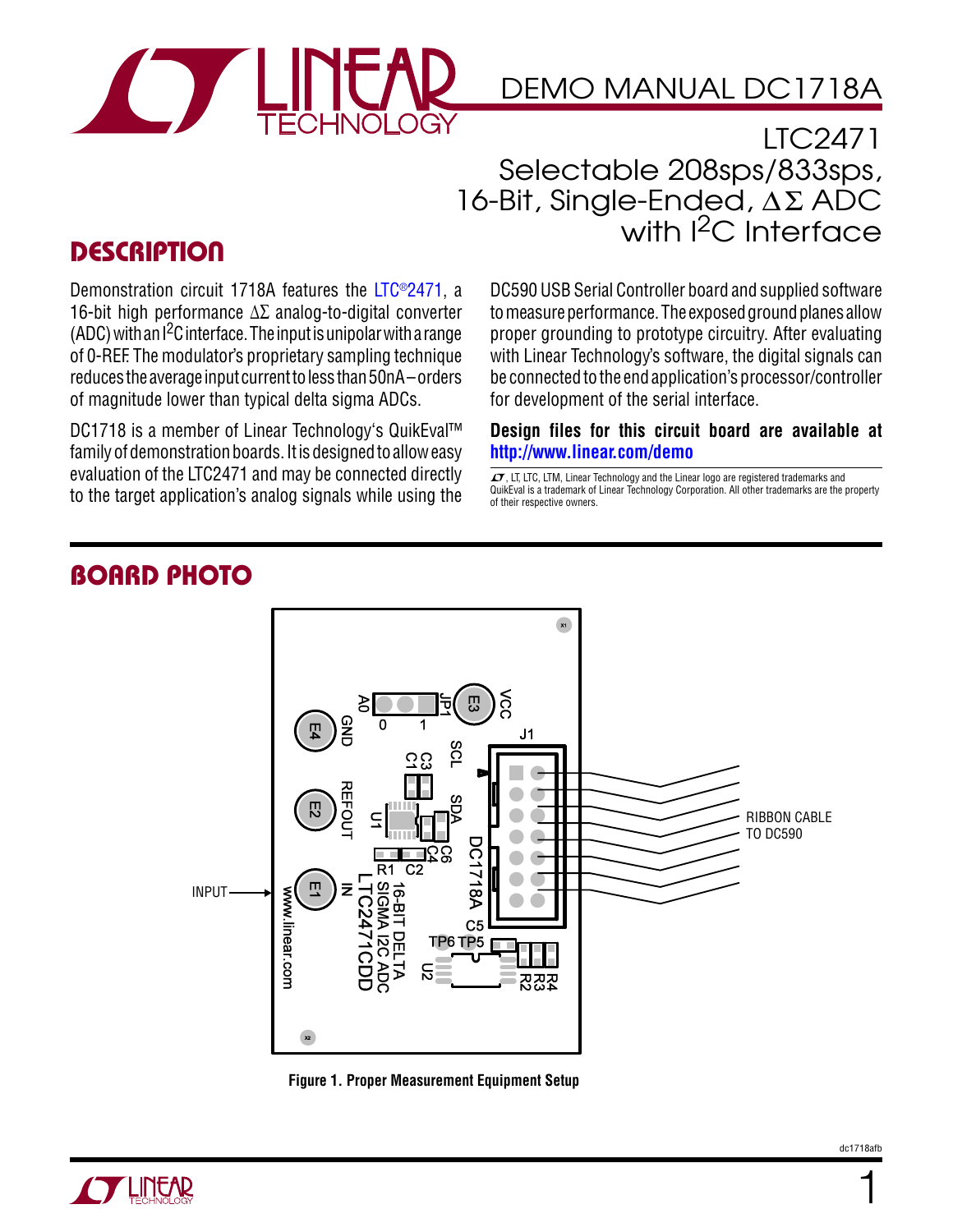## quick start procedure

Connect DC1718 to a DC590 USB Serial Controller using the supplied 14 conductor ribbon cable. Connect DC590 to host PC with a standard USB A/B cable. Run the evaluation software supplied with DC590 or downloaded from http://www.linear.com/software. The correct program will be loaded automatically. Click the COLLECT button to start

reading the input voltage. Details on software features are documented in the control panel's help menu.

Tools are available for logging data, changing reference voltage, changing the number of points in the strip chart and histogram, and changing the number of points averaged for the DVM display.



**Figure 2. Software Screenshot**



dc1718afb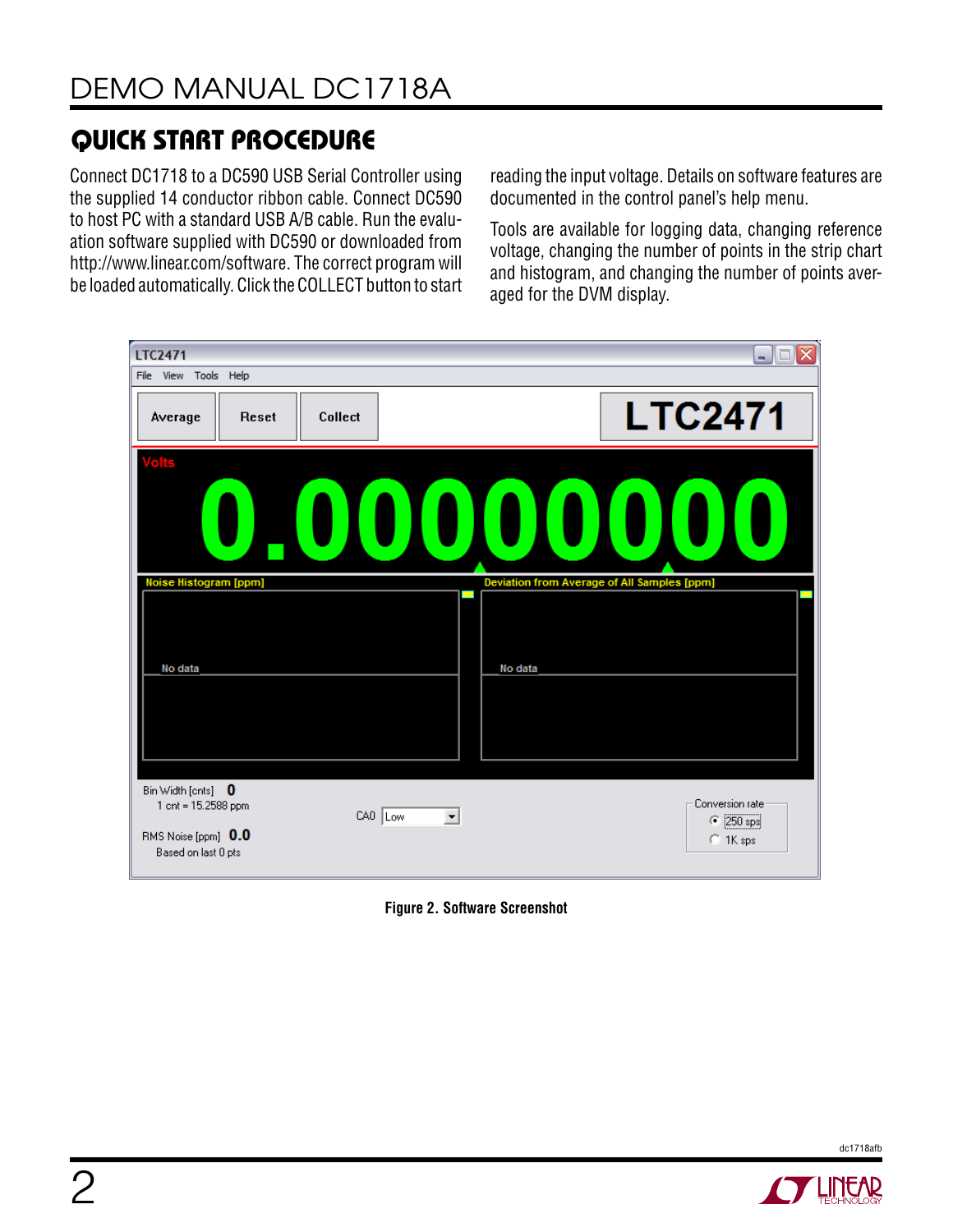# hardware set-up

### **CONNECTION TO DC590 SERIAL CONTROLLER**

J1 is the power and digital interface connector. Connect to DC590 serial controller with supplied 14 conductor ribbon cable.

### **ANALOG CONNECTIONS**

Analog signal connections are made via the row of turret posts along the edge of the board. Also, when connecting the board to an existing circuit the exposed ground planes along the edges of the board may be used to form a solid connection between grounds.

**GND** – This turret is connected directly to the internal ground planes.

**V<sub>CC</sub>** – This is the supply and reference voltage for the ADC. Do not draw any power from this point.

**IN** – This is the positive input to the ADC

**REFOUT** – This turret is connected to the LTC2471 REFOUT pin. This pin may be used to provide a reference voltage to an external circuit and can source up to 100µA. Do NOT drive this pin.

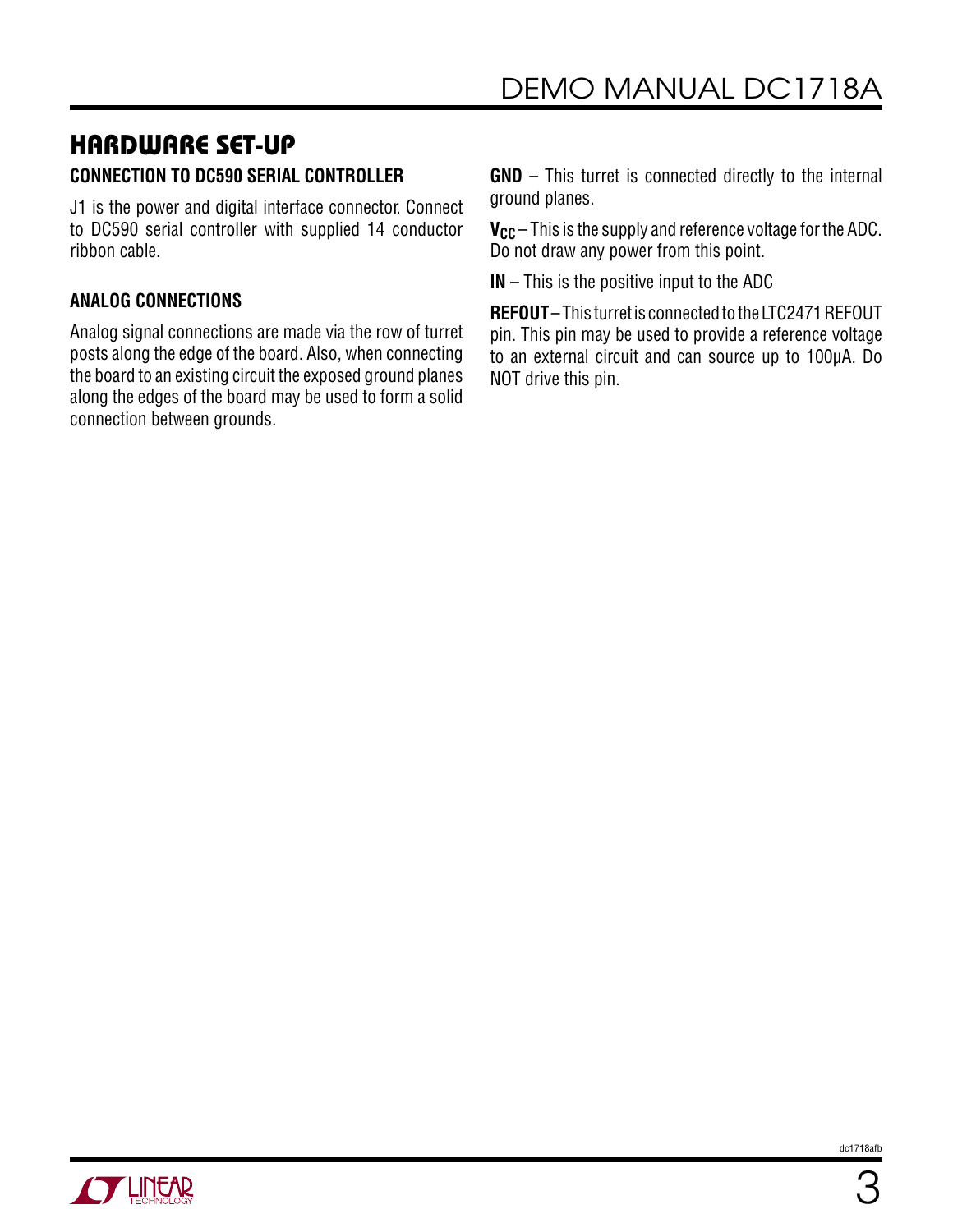## parts list

| <b>ITEM</b>    | QTY | <b>REFERENCE</b>                                 | <b>PART DESCRIPTION</b>                                                           | <b>MANUFACTURER/PART NUMBER</b> |
|----------------|-----|--------------------------------------------------|-----------------------------------------------------------------------------------|---------------------------------|
|                | 5   | C1, C2, C3, C4, C5                               | CAP, 0402 0.1µF 20% 16V X7R                                                       | <b>TDK C1005X7R1C104M</b>       |
| $\overline{c}$ |     | C <sub>6</sub>                                   | CAP, 0603 10µF 10% 6.3V X5R                                                       | <b>TDK C1608X5R0J106K</b>       |
| 3              | 4   | E1, E2, E3, E4                                   | <b>TURRET</b>                                                                     | <b>MILL MAX 2308-2</b>          |
| 4              |     | JP1                                              | HEADER, 3-PIN, 2mm                                                                | SAMTEC TMM-103-02-L-S           |
| 5              |     | J1                                               | HEADER, $2\times7$ 2mm                                                            | MOLEX 87831-1420                |
| 6              |     | R <sub>1</sub>                                   | RES, 0402 1kΩ 5% 1/16W                                                            | NIC NRC04J102TRF                |
|                | 3   | R <sub>2</sub> , R <sub>3</sub> , R <sub>4</sub> | RES, 0402 4.99kΩ 1% 1/16W                                                         | NIC NRC04F4991TRF               |
| 8              |     | U1                                               | IC, 16-BIT DELTA SIGMA I <sup>2</sup> C ADC WITH INTEGRATED<br>PRECISION REFRENCE | LINEAR TECH. LTC2471CDD         |
| 9              |     | U <sub>2</sub>                                   | IC, IC SERIAL EEPROM 2k                                                           | MICROCHIP TECH. 24LC025-I/ST    |
| 10             |     | JP1                                              | SHUNT, 2mm                                                                        | SAMTEC 2SN-BK-G                 |



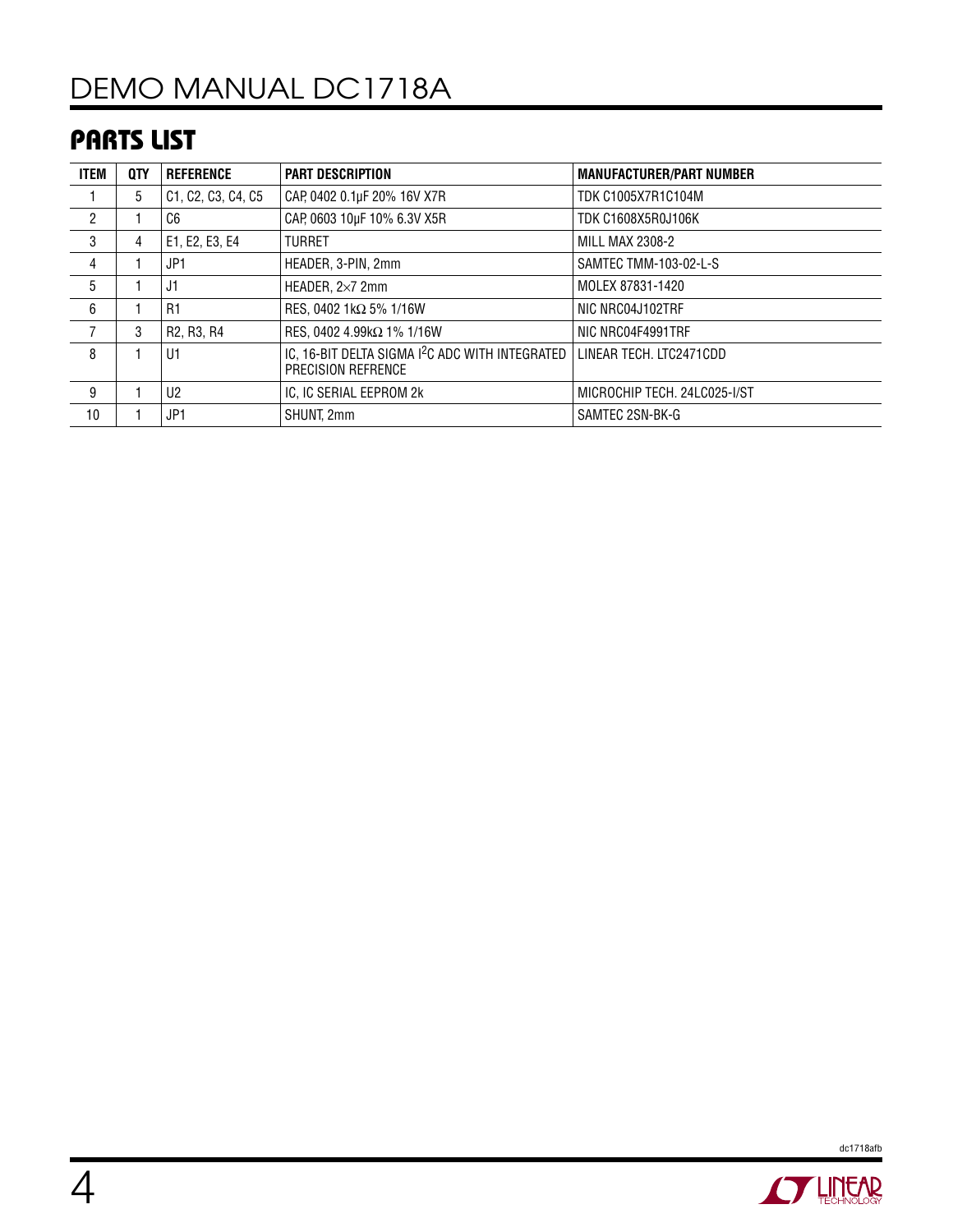# DEMO MANUAL DC1718A

### Schematic Diagram





Information furnished by Linear Technology Corporation is believed to be accurate and reliable. However, no responsibility is assumed for its use. Linear Technology Corporation makes no representation that the interconnection of its circuits as described herein will not infringe on existing patent rights. dc1718afb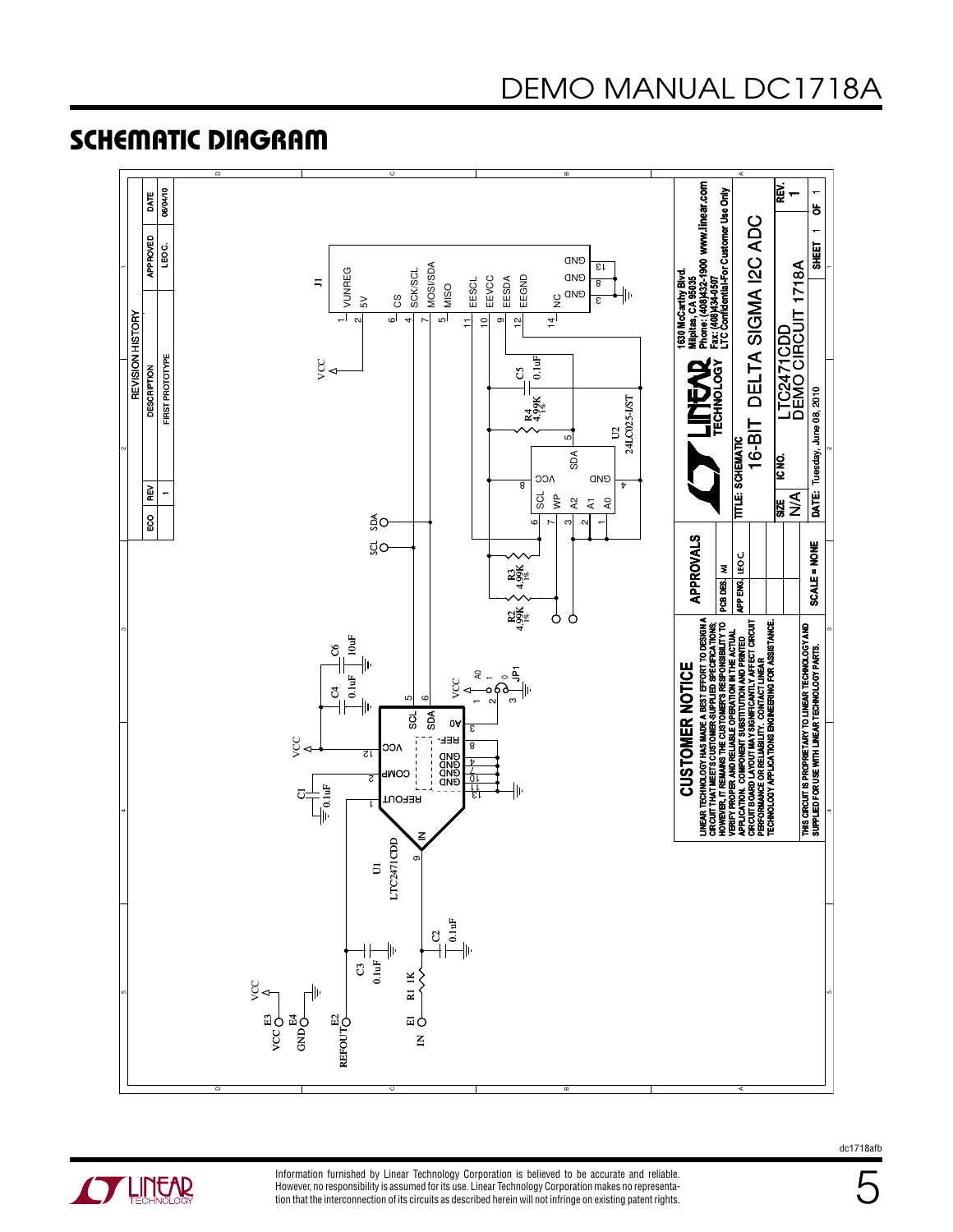DEMO MANUAL DC1718A

#### DEMONSTRATION BOARD IMPORTANT NOTICE

Linear Technology Corporation (LTC) provides the enclosed product(s) under the following **AS IS** conditions:

This demonstration board (DEMO BOARD) kit being sold or provided by Linear Technology is intended for use for **ENGINEERING DEVELOPMENT OR EVALUATION PURPOSES ONLY** and is not provided by LTC for commercial use. As such, the DEMO BOARD herein may not be complete in terms of required design-, marketing-, and/or manufacturing-related protective considerations, including but not limited to product safety measures typically found in finished commercial goods. As a prototype, this product does not fall within the scope of the European Union directive on electromagnetic compatibility and therefore may or may not meet the technical requirements of the directive, or other regulations.

If this evaluation kit does not meet the specifications recited in the DEMO BOARD manual the kit may be returned within 30 days from the date of delivery for a full refund. THE FOREGOING WARRANTY IS THE EXCLUSIVE WARRANTY MADE BY THE SELLER TO BUYER AND IS IN LIEU OF ALL OTHER WARRANTIES, EXPRESSED, IMPLIED, OR STATUTORY, INCLUDING ANY WARRANTY OF MERCHANTABILITY OR FITNESS FOR ANY PARTICULAR PURPOSE. EXCEPT TO THE EXTENT OF THIS INDEMNITY, NEITHER PARTY SHALL BE LIABLE TO THE OTHER FOR ANY INDIRECT, SPECIAL, INCIDENTAL, OR CONSEQUENTIAL DAMAGES.

The user assumes all responsibility and liability for proper and safe handling of the goods. Further, the user releases LTC from all claims arising from the handling or use of the goods. Due to the open construction of the product, it is the user's responsibility to take any and all appropriate precautions with regard to electrostatic discharge. Also be aware that the products herein may not be regulatory compliant or agency certified (FCC, UL, CE, etc.).

No License is granted under any patent right or other intellectual property whatsoever. **LTC assumes no liability for applications assistance, customer product design, software performance, or infringement of patents or any other intellectual property rights of any kind.**

LTC currently services a variety of customers for products around the world, and therefore this transaction **is not exclusive**.

**Please read the DEMO BOARD manual prior to handling the product**. Persons handling this product must have electronics training and observe good laboratory practice standards. **Common sense is encouraged**.

This notice contains important safety information about temperatures and voltages. For further safety concerns, please contact a LTC application engineer.

Mailing Address:

Linear Technology 1630 McCarthy Blvd. Milpitas, CA 95035

Copyright © 2004, Linear Technology Corporation

dc1718afb

6